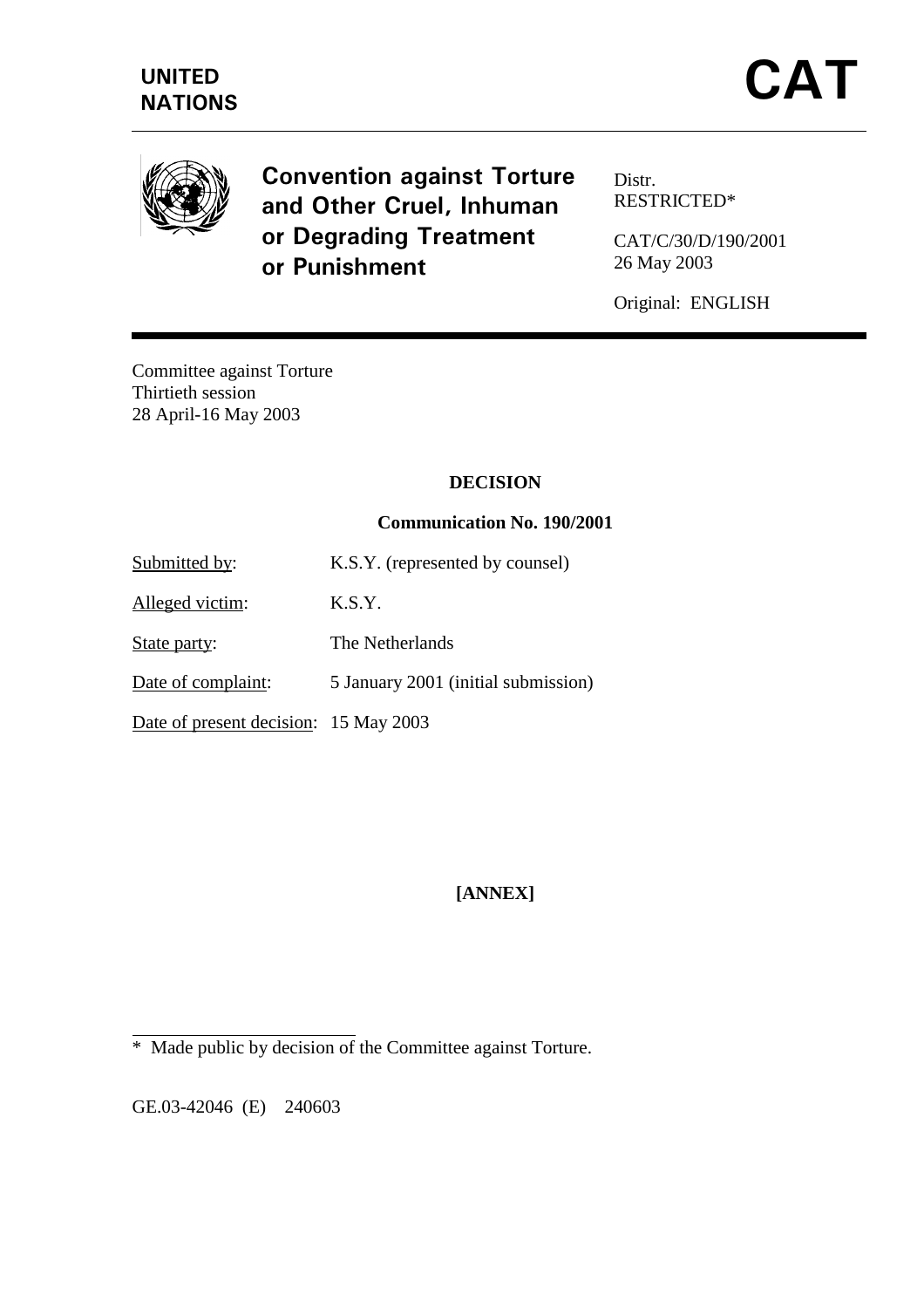#### **Annex**

## **DECISION OF THE COMMITTEE AGAINST TORTURE UNDER ARTICLE 22 OF THE CONVENTION AGAINST TORTURE AND OTHER CRUEL, INHUMAN OR DEGRADING TREATMENT OR PUNISHMENT**

### **Thirtieth session**

#### **concerning**

#### **Communication No. 190/2001**

Submitted by: K.S.Y. (represented by counsel)

Alleged victim: K.S.Y.

State party: The Netherlands

Date of complaint: 5 January 2001 (initial submission)

 The Committee against Torture, established under article 17 of the Convention against Torture and Other Cruel, Inhuman or Degrading Treatment or Punishment,

Meeting on 15 May 2003,

 Having concluded its consideration of complaint No. 190/2001, submitted to the Committee against Torture by Mr. K.S.Y. under article 22 of the Convention against Torture and Other Cruel, Inhuman or Degrading Treatment or Punishment,

 Having taken into account all information made available to it by the author of the complaint, his counsel and the State party,

Adopts the following:

### **Decision under article 22, paragraph 7, of the Convention**

1.1 The complainant is Mr. Khaliollah Soorani Yancheshmeh, a citizen of Iran, born on 23 August 1950, whose application for refugee status was rejected in the Netherlands. He claims that his deportation to Iran would constitute a violation by the Netherlands of article 3 of the Convention against Torture and Other Cruel, Inhuman or Degrading Treatment or Punishment (hereafter, the Convention). He is represented by counsel.

1.2 In accordance with article 22, paragraph 3 of the Convention, the Committee transmitted the communication to the State party on 16 October 2001. Pursuant to rule 108 of the Committee's rules of procedure, the State party was requested not to deport the complainant to Iran pending the consideration of his case by the Committee.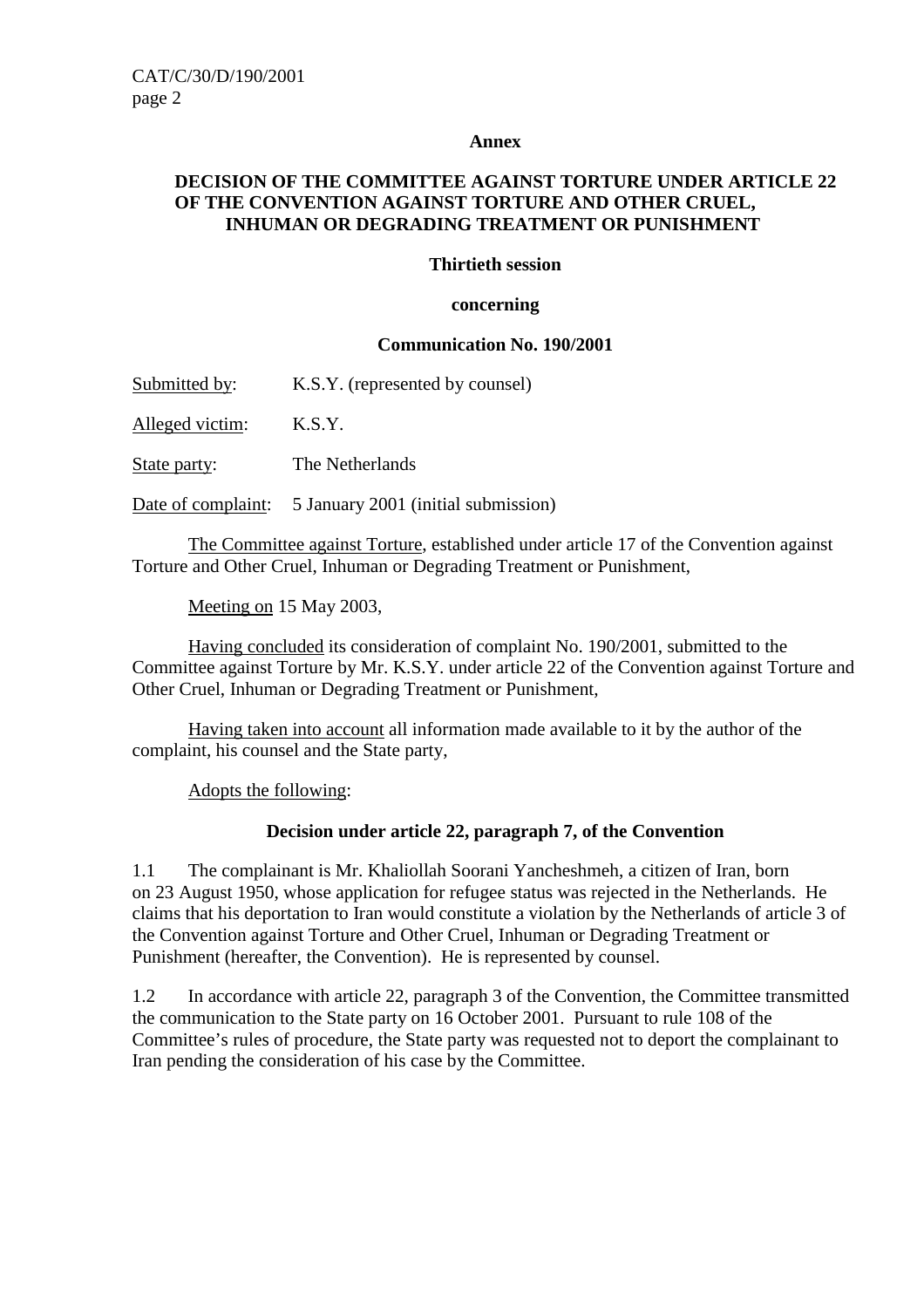## **The facts as presented by the complainant**

2.1 The complainant states that he has encountered problems in Iran on account of his homosexuality and because of the political activities of his brother, A.A.

2.2 The complainant had difficulties with Iranian authorities since his brother was recognized as a refugee in the Netherlands in the early eighties. He was interrogated by the Monkerat Committee four or five times and, after each interrogation, had to sign the next convocation.

2.3 In March 1992, the complainant travelled to the Netherlands for the wedding of his brother. When he returned to Iran, he was interrogated by the authorities about the reasons of his trip and the activities of his brother in the Netherlands. The Iranian authorities confiscated his passport, issued an order prohibiting him to travel abroad. He was ordered to report daily to the passports' office of the criminal investigation department.

2.4 In Iran, the complainant had a homosexual relationship with one K.H., whose homosexuality allegedly was easy to recognize due to his "female" behaviour. Because of his homosexuality, he separated from his wife, with whom he had three kids.

2.5 On 10 August 1992, the complainant was arrested in Shiraz by the Monkerat (Special Unit of the Revolutionary Committee) on account of complaints by neighbours about his homosexual activities. His partner was not arrested as he went into hiding. The complainant was taken to a prison in the Lout desert and interrogated about his homosexuality and his brother's activities. During his detention, he allegedly was tortured, beaten with cables on the sole of his feet, on his legs and in the face, and hanged to the ceiling by one arm during half a day over three weeks. The complainant was later sentenced to death<sup>1</sup> but never received a written verdict of the sentence. After five months of detention, he succeeded to escape with the help of prison cleaning services who hid him in the garbage truck. The escape was facilitated by the absence of guards in the evening, the prisoners being all confined in their cell.

2.6 The complainant first went to Mashad and then to Ispahan, where some relatives resided. From there he organized his travel to Europe. In August 1993, the complainant and his partner travelled separately to the Netherlands. The complainant used an Iranian passport provided by the "passeur" with his own photograph. When he arrived in the Netherlands, he destroyed the passport as he had been told to do so.

2.7 On 16 March 1994, the complainant applied for both refugee status and residence permit on humanitarian grounds. Both applications were rejected on 26 August 1994. On 29 August 1994, the complainant applied for a review of this decision. On 22 December 1994, the Advice Committee on Alien Affairs advised the State Secretary of the Department of Justice to deny asylum to the complainant but to grant him a residence permit because of his physical and psychological condition.

<sup>&</sup>lt;sup>1</sup> The complainant explains that he has never received a copy of the judgement and that he was only informed of his death sentence through a document that was pushed under his cell door and then immediately pulled back. He is therefore not in a position to give the date of the judgement.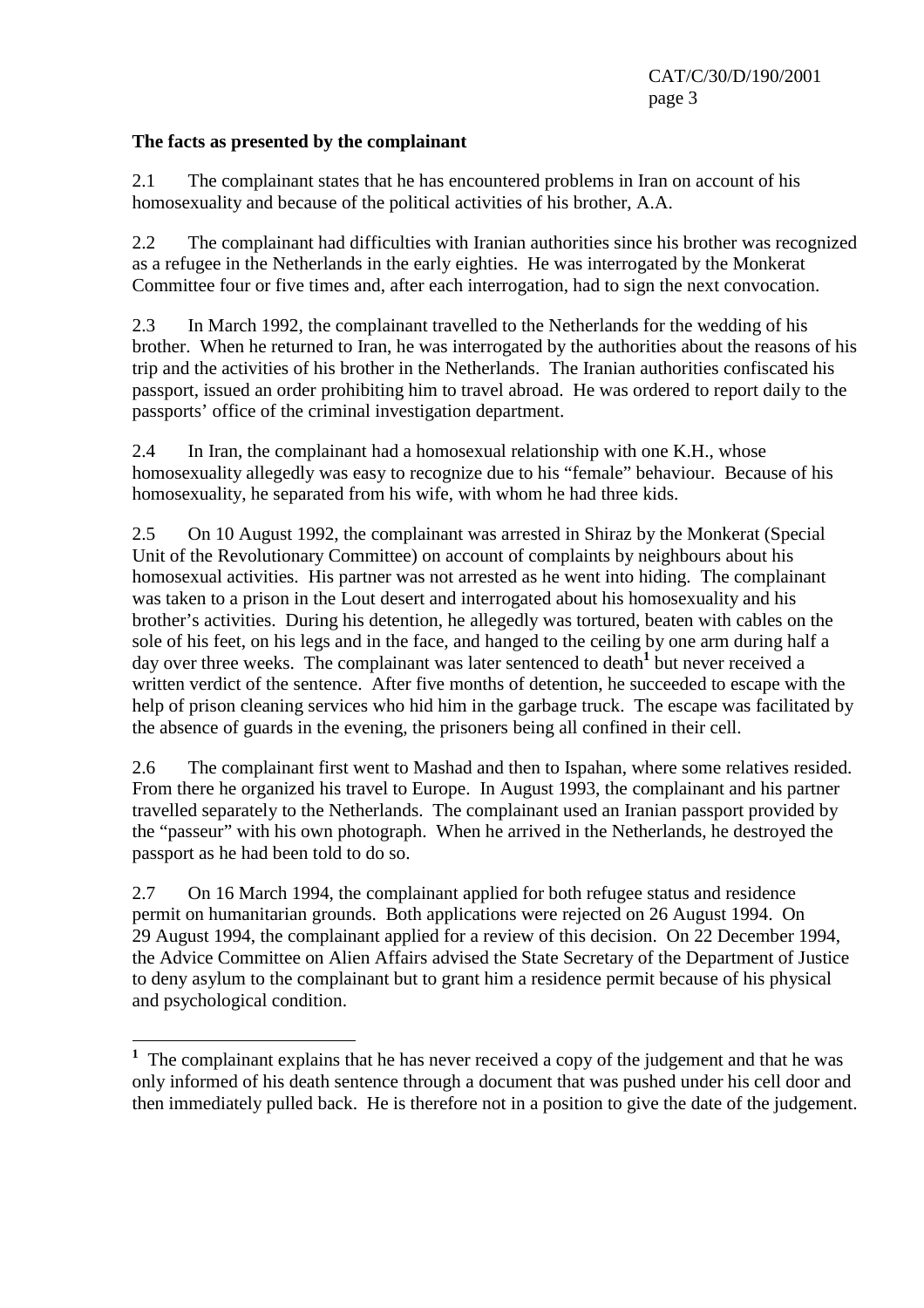CAT/C/30/D/190/2001 page 4

2.8 Since his arrival in the Netherlands, the complainant shared accommodation with his partner, K.H., until the latter started relationships with other men. After a fight about this situation, the complainant killed his partner. On 22 June 1995, the complainant was convicted of murder by the District Court Leeuwarden and sentenced to six years' imprisonment. He was imprisoned between 21 January 1995 and 21 January 1999. The body of K.H. was repatriated to Iran, after intervention of the Iranian Embassy in the Netherlands.

2.9 In the meantime, on 12 September 1996, the application for review of the initial decision denying asylum and residence permit to the complainant was rejected. The complainant appealed this decision on 13 September 1996 before the District Court of The Hague.

2.10 Moreover, further to the crime committed by the complainant, the State Secretary of the Department of Justice declared the complainant to be an "undesirable person" on 10 September 1996. A request to review this decision was rejected on 6 December 1996. The complainant made a further appeal against this decision on 24 December 1996 before the District Court of The Hague.

2.11 On 22 December 1999, the District Court of The Hague dismissed both appeals of 13 September 1996 and 24 December 1996.

2.12 In the meantime, on 1 October 1999, the complainant introduced a new application for asylum which was rejected on 5 October 1999. His appeal against this decision was finally rejected on 11 May 2001.

# **The complaint**

3.1 The complainant claims that if he is returned to Iran, he is at risk of being subjected to torture, and that his forcible removal to Iran would entail a violation of article 3 of the Convention by the State party.

3.2 In support of his claim, the complainant argues that he was tortured when he was detained in Iran in 1992. The consequences of these abuses are confirmed by a number of medical reports submitted to the Committee. According to the medical reports, the complainant suffers from severe post traumatic stress disorder, including a suicidal tendency, and his right shoulder is seriously restricted in its movements because he had been hanged by one arm for prolonged periods.

3. 3 The complainant considers that the main element supporting the risk of torture are his homosexuality and the events that occurred in the Netherlands after his arrival. He argues that his homosexuality was confirmed by his partner, K.H., during hearings related to his own asylum application and by the judgement of 22 June 1995, in which the complainant was convicted of murder.

3.4 The complainant explains that after the death of K.H., his body was repatriated to Iran and that the Iranian authorities have undoubtedly tried to obtain explanations about the reasons for K.H.'s death. If he were removed now to Iran, he would certainly face problems related to the murder he committed and, particularly, his homosexuality. This would put him at risk of again being detained and subjected to torture and other forms of ill-treatment.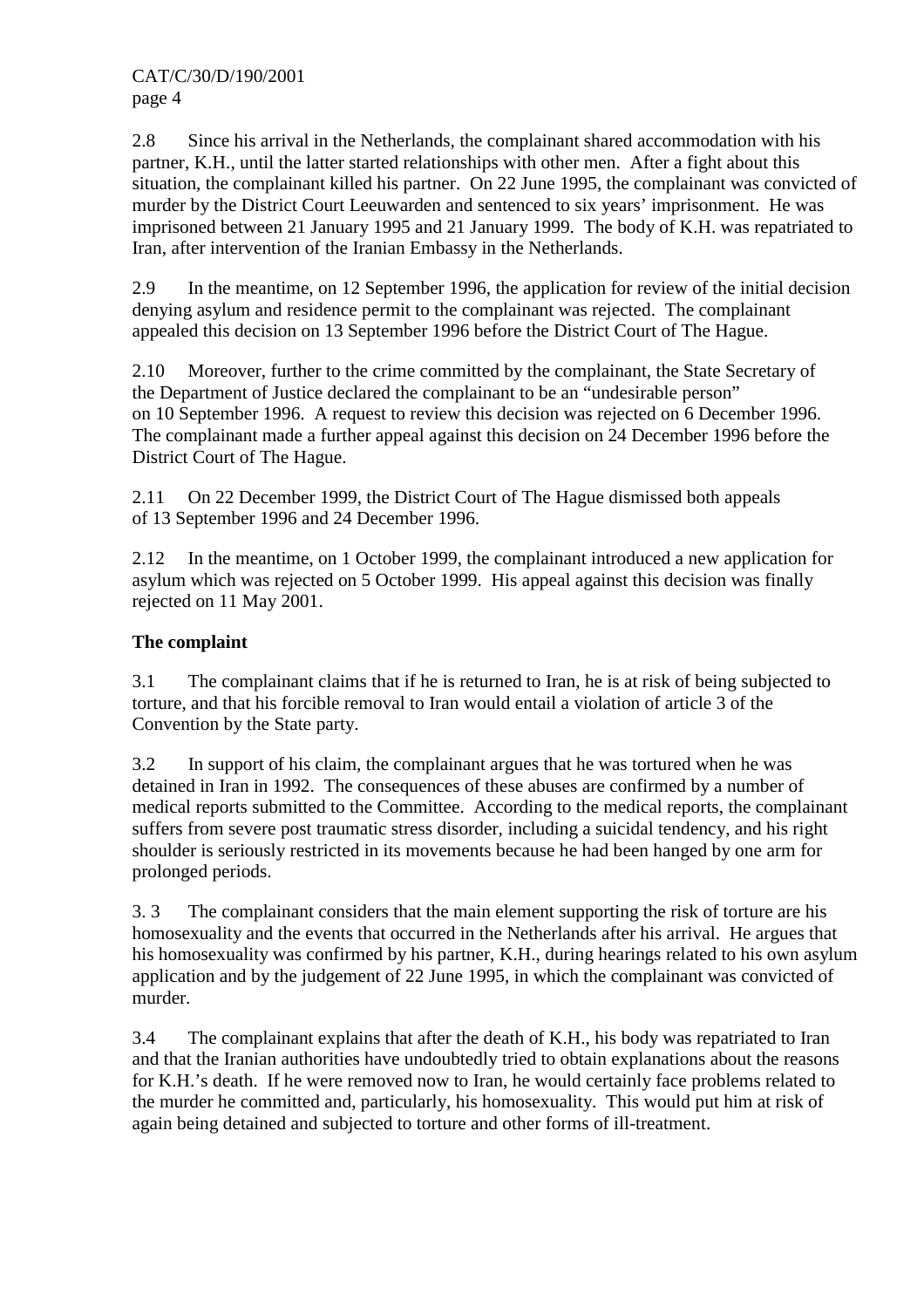3.5 The complainant, referring to a report of Amnesty International of 30 July 1997, notes that homosexual activities are a criminal offence under the Iranian Penal Code. He points out that the mere declaration of four witnesses may lead to punishment as well as the opinion of a judge based on his own knowledge. The report further says that a person suspected of "committing" homosexual activities risks arrest, torture (lashes) or ill-treatment.

3.6 As to sources that confirm the existence of acts of torture in Iran, the complainant refers to the report of the United Nations Special Representative of the Commission on Human Rights on Iran of 21 September 1999, according to which "[p]ress accounts suggest that corporal punishment is prevalent. In January 1999, an Iranian newspaper reported that two 15-year-old boys had been sentenced to a flogging for 'offending public democracy' by dressing up as girls and wearing make-up. They explained to the Court that they did this to 'extract money from rich young men'. In June an Iranian newspaper reported that a young man in Mashad had been given 20 lashes for 'wounding public moral sentiments' by plucking his eyebrows and wearing eyeshadow. In March an Iranian newspaper reported that six persons had been sentenced in Mashad to 18 months in jail and 228 lashes for goading passers-by to dance in the street".

3.7 The complainant underlines that the decisions of the State party to deny him refugee status were based on alleged discrepancies and, in particular, on the fact that K.H. did not mention during his own asylum hearings that the complainant had been detained in Iran. The complainant argues that K.H. only mentioned his homosexual relationship with him and explained that his partner also had problems but did not give any more details. The complainant also refers to the jurisprudence of the Committee according to which complete accuracy can seldom be expected from victims of torture.

3.9 Finally, the complainant draws attention to the fact that the complainant was not admitted in the State party because he was convicted of a serious crime. The complainant that is not compatible with the absolute character of article 3 of the Convention. Furthermore, the complainant argues that he is not a threat to the Dutch society because his crime was committed out of passion, as confirmed in the judgement of 22 June 1995.

# **State party's observations on the admissibility and merits**

4.1 In a submission dated 21 November 2000, the State party made its observations on the merits of the case as it did not propose any grounds for inadmissibility.

4.2 Referring to the jurisprudence of the Committee, the State party recalls that in order to be personally at risk of being subjected to torture in the sense of article 3 of the Convention, there must not only be a consistent pattern of gross violations of human rights in the country where the complainant is expelled but also specific grounds indicating that the complainant is personally at risk of being subjected to torture. It also reminds that the terms "substantial grounds" imply that torture is highly likely and that the individual must face a foreseeable, real and personal risk of being tortured, as interpreted in the light of the Committee's general comment No. 1 on the implementation of article 3.

4.3 Concerning the situation in Iran, the State party, referring to some Views of the Committee, argues that although the situation is disquieting it is not to a point that any person removed to Iran would be in danger of being subjected to torture. Moreover, the complainant's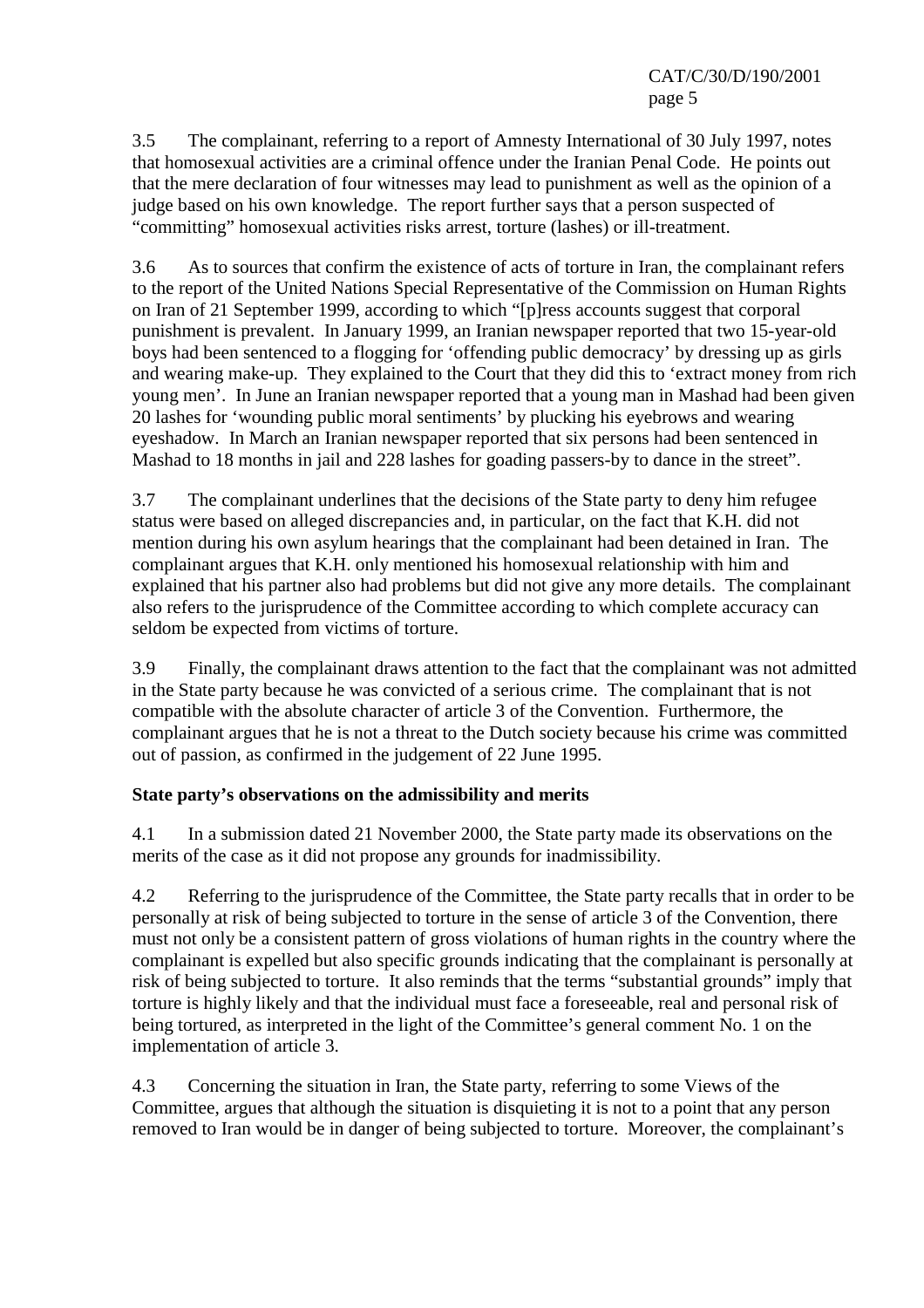homosexuality does not in itself constitute a risk incompatible with article 3 of the Convention. Referring to a number of country reports carried out by its own services, the State party is of the view that although homosexual acts are prohibited in Iran and may incur the death penalty, there is no active policy of prosecution. Even if a charge of homosexuality is in some cases added to a range of other criminal charges, there are no known cases of convictions, including at the court's own discretion, solely for homosexual acts. It is further noted that the United Nations High Commissioner for Refugees has not "been able to trace any cases of execution of persons found guilty of homosexual relations".

4.4 Concerning the political activities of his brother, A.A., the State party considers that the complainant has not substantiated that they would imply a personal, real and foreseeable risk of torture for him because his statements in that regard have been inconsistent, vague and contained little detail. According to different interviews, the complainant has been arrested once, 5 or 6 times, or more than 40 times in connection with his brother's political activities. Moreover, while the complainant had stated that his brother had been the leader of a Mujaheddin group, his brother himself told the State party's authorities that he was only a sympathiser of the Mujaheddin and distributed pamphlets, but undertook no further activity against the Iranian Government.

4.5 The State party considers that it is implausible that, while the complainant had encountered no problems in this respect until he travelled to the Netherlands in March 1992 with the permission of the authorities, he was arrested upon his return to Iran, that his passport was confiscated and that he was interrogated in relation with his brother's activities. The State party refers to ministerial reports according to which it is impossible for persons researched by the authorities to travel abroad and notes that thousands of Iranians travel annually abroad without encountering problems at their return in the country.

4.6 Moreover, the State party argues that, even assuming that the complainant was indeed arrested after his return to Iran in April 1992, the fact that he was released shortly afterwards without having been molested and that the political activities of his brother took place 17 years ago could not constitute evidence that the complainant would run the risk of being tortured for that reason.

4.7 Concerning his sexual preference, the State party notes the complainant's declarations that until August 1992 and prior his departure from Iran, in August 1993, he did not have any problems with the Iranian authorities in this respect. The State party further considers that his arrest in August 1992 because of his homosexuality lacks credibility because the complainant was not open about his sexual preference. It is similarly implausible that his partner, K.H., whose appearance was patently homosexual, was not arrested. The fact that K.H. did not mention the complainant's arrest in his asylum hearings because of their relationship also permits the doubts about the veracity of this claim given the importance of such a detail.

4.8 Concerning the death penalty to which he was sentenced because of his homosexuality, the complainant stated in his first interview that he did not receive any document recording his sentence. In April 1994, he stated that his sentence had been slipped under his cell door, attached to a piece of string. He later stated that he was told that he had to die because he was homosexual. Finally, in December 1994, he stated that his death sentence had been read out to him at the Monkerat office.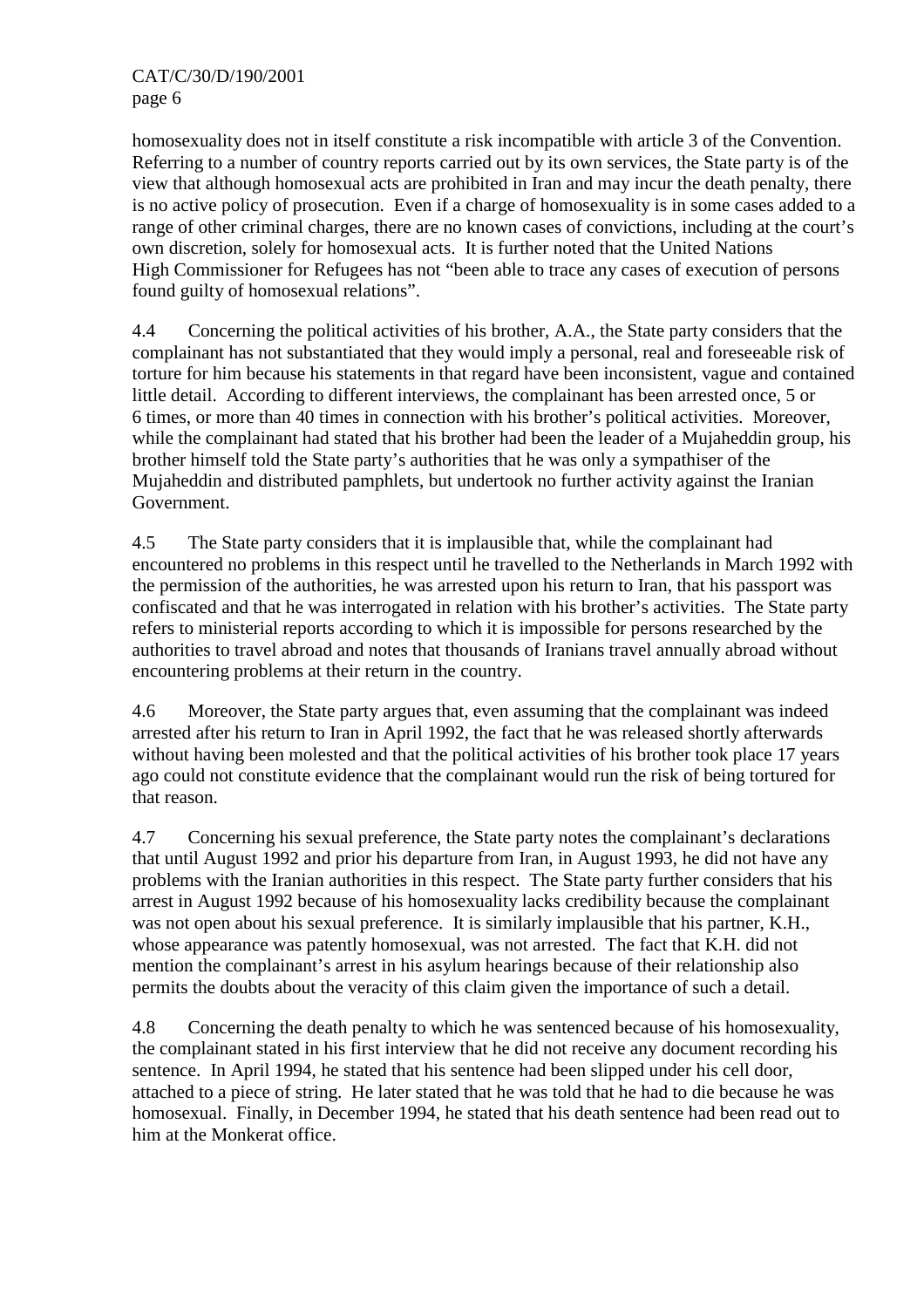CAT/C/30/D/190/2001 page 7

4.9 The State party observes that the complainant's account of his detention and escape, in that there was no guard in the evening and that he was able to escape into a garbage truck without encountering any problems, are inconsistent with the detention of a person under sentence of death.

4.10 The State party considers that the jurisprudence of the Committee related to the issue of inconsistencies and contradictions made by victims of torture in their account of past abuses is not applicable to the present case because the complainant's alleged contradictions relate to essential parts of his persecutions.

4.11 Concerning the medical reports submitted by the complainant, the State party argues that they conflict with the complainant's lack of credibility regarding his reasons for seeking asylum. The State party therefore considers that it is not necessary to examine whether the alleged physical symptoms are indicative of torture and thus relevant for the assessment of the complainant's claim and that it is incumbent to the complainant to demonstrate their relevance by presenting a credible claim. Moreover, physicians make their medical findings solely within the limited context of the statements made to them so that the causes of the complainant's medical situation cannot be ascertained objectively.

4.12 Finally, the State party considers that the complainant has not demonstrated that, since his arrival in the Netherlands, his sexual preference has come to the attention of the Iranian authorities, and referring again to the reports made by its Ministry of Foreign Affairs according to which homosexuality remains a social taboo in Iran, that it is implausible that K.H.'s family would have reported to the authorities about the reasons for his death. The complainant has not further demonstrated that he is likely to be imprisoned in Iran, let alone tortured, because of the murder of K.H. committed in another country.

## **Counsel's comments**

5.1 In a submission dated 30 May 2002, the complainant transmitted his comments on the observations of the State party.

5.2 Regarding the absence of known cases of recent prosecutions solely on a charge of homosexuality, the complainant emphasizes that this does not mean that there are not any and that it is known that Iranian authorities are reluctant to give information about criminal prosecutions. Moreover, according to an Amnesty International report transmitted to the State party on 7 November 2001, 100 people were tortured in Iran only in July 2001, at least 10 people were hanged and 100 death sentences were upheld by the Supreme Court. As the background of these incidents is most of the time difficult to ascertain, homosexuality may in some cases have been at issue.

5.3 The complainant underlines the State party's observation that homosexual acts are often prosecuted together with other criminal charges. He states that this is exactly what he expects to happen in his case since the body of his partner was repatriated to Iran. This will give the Iranian authorities a reason to add a criminal charge of murder to that of homosexuality. The complainant considers that the murder he committed constitutes in itself a risk of being tortured if returned to Iran and that the fact that he has already been punished in the Netherlands is irrelevant.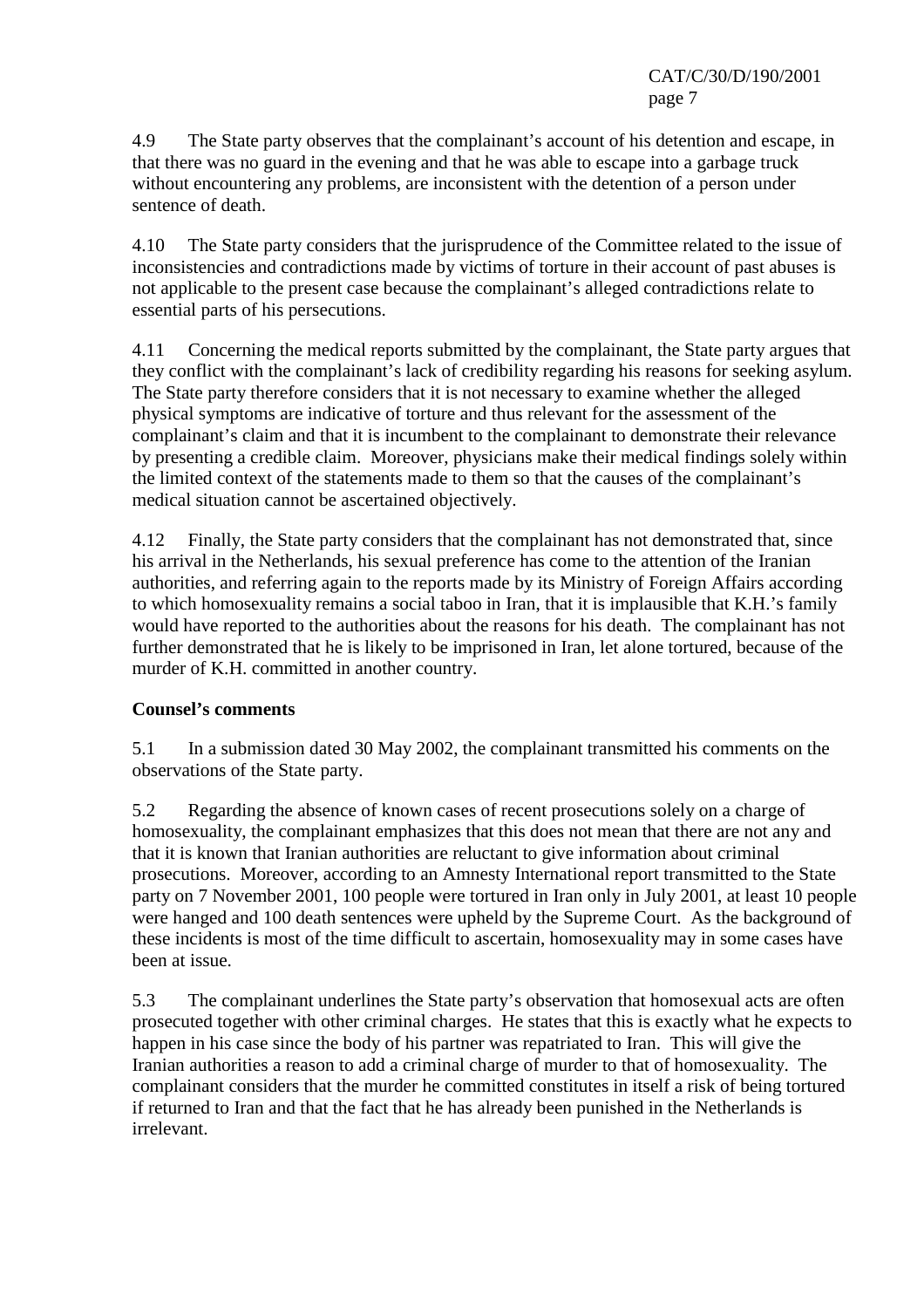5.4 Regarding the alleged contradictions and inconsistencies of his account of the facts, the complainant considers that the State party misinterpreted his words, particularly on the question of his detention on account of his brother's political activities. During the first interview with the Dutch authorities, the complainant mentioned that he was arrested once because of his homosexuality and several times in connection with his brother's political activities. His following declarations about his separate and different arrests were either related to arrests by the Sepah or by the Committee. The complainant finally notes that he is not in a position to compare his interviews with those of his brother as he was transmitted the file by the State party.

5.5 Regarding the alleged implausibility that he was arrested in August 1992 for his homosexuality because he was not open about his sexual preference, the complainant reiterates that he was arrested further to complaints made by neighbours who saw him with K.H., who was openly homosexual. Moreover, the complainant considers that it is perfectly conceivable that K.H. went into hiding.

5.6 Regarding the fact that K.H. did not mention the detention of the complainant during his own asylum hearing, it is noted that K.H. was not specifically interrogated on this issue and that interviews were short.

5.7 The complainant confirms that he never received any document recording his death sentence, and that he was only informed of it when the sentence was pushed under his cell door and then pulled back.

5.8 The complainant finally submits an additional report made by "Stichting Centrum '45", an organization dealing with traumatized war victims and asylum-seekers, according to which his situation is worsening and that serious risk of "balance suicide" exists. Contrary to the State party, the complainant considers that medical reports constitute evidence in support of his claim. Moreover, he notes that he has already demonstrated the relevance of the medical reports.

# **Issues and proceedings before the Committee**

6.1 Before considering any claims contained in a communication, the Committee must decide whether or not it is admissible under article 22 of the Convention. The Committee has ascertained, as it is required to do under article 22, paragraph 5 (a) of the Convention that the same matter has not been and is not being examined under another procedure of international investigation or settlement.

6.2 Moreover, the Committee notes that the State party has not submitted any objections on the admissibility of the communication, including with regard to the exhaustion of domestic remedies. The Committee therefore declares the communication admissible and proceeds without further delay to its consideration of the merits.

7.1 The Committee must decide whether the forced return of the complainant to Iran would violate the State party's obligation, under article 3, paragraph 1 of the Convention, not to expel or return (*refouler*) an individual to another State where there are substantial grounds for believing that he would be in danger of being subjected to torture. In order to reach its conclusion, the Committee must take into account all relevant considerations, including the existence in the State concerned of a consistent pattern of gross, flagrant or mass violations of